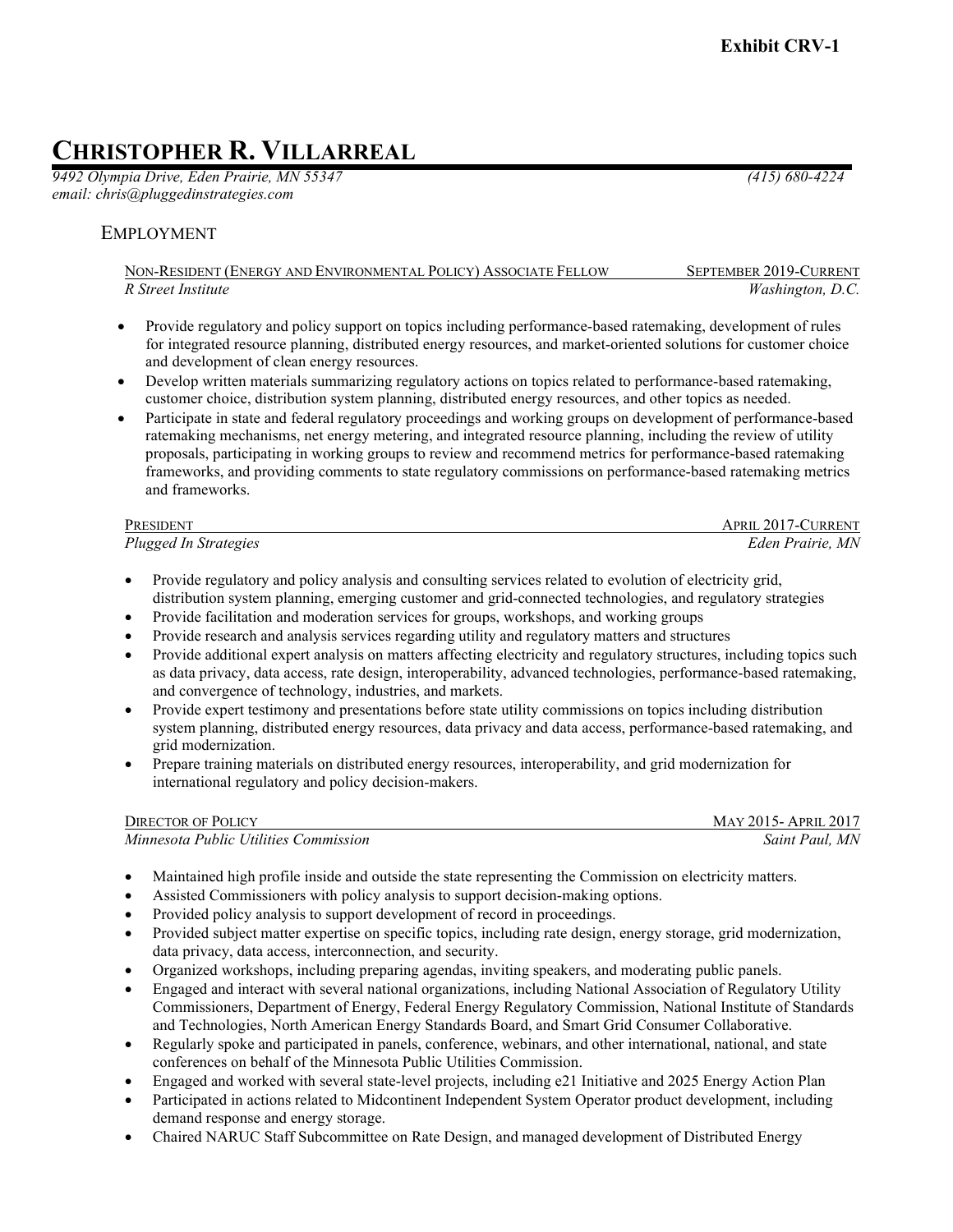Resources Rate Design and Compensation manual, which included meeting specific deadlines, organize and manage a group of seven staff from around the country to develop, draft, and finalize manual on time.

• Maintained an awareness and understanding of electricity policy developments across the country, including at national and state level; provide an analysis of these developments for Commissioners.

| <b>SENIOR REGULATORY ANALYST</b>       | <b>MARCH 2006- APRIL 2015</b> |
|----------------------------------------|-------------------------------|
| California Public Utilities Commission | San Francisco, CA             |

Major Accomplishments:

- Staff lead on Commission Smart Grid rulemaking: responsible for coordinating Staff work on rulemaking, working with ALJ and Assigned Commissioner's Office, organizing and facilitating workshops on a number of Smart Grid-related topics, including cybersecurity, privacy, customer data access and other customer issues, and ensuring proceeding met legislatively mandated time-frame.
- Prepared initial Orders Instituting Rulemaking on energy storage, rate design reform, and Smart Grid, and assisted in completion of final Commission decisions on Smart Grid, rate design, customer access to data, and privacy.
- Named as a Top 50 Smart Grid Pioneers for 2013 by Smart Grid Today.
- Managed and facilitated Commission workshops on emerging topics, such as privacy, cybersecurity, energy storage, and customer data access.
- Provided lead and support analysis on many electricity issues affecting customers, market participants, and utilities, including dynamic pricing, demand response, energy efficiency, rate design, electric energy storage, direct access and retail/wholesale integration.
- Responsible for monitoring activities, preparing analyses of policies, and preparing and submitting comments related to specific subject areas before FERC, U.S. Congress, California State Legislature, CEC, DOE, NIST, and Office of Science and Technology Policy.
- Participated in standard making process, and prepared and submitted comments to FERC, NIST, and NAESB.
- Chair of NAESB Energy Services Provider Interface Task Force, and a member of NAESB Executive Committee.
- Lead author and contributor on White Papers related to several emerging topics, such as Pre-Pay, cybersecurity, and microgrids.
- Presented at conferences on updates and summaries of Commission position on Smart Grid issues, such as customer education, privacy, cybersecurity, customer access to usage, rate design and tariffs, and general regulatory policy.

| PARALEGAL           | NOVEMBER 2005-FEBRUARY 2006 |
|---------------------|-----------------------------|
| <b>Patton Boggs</b> | <i>Washington, D.C.</i>     |

- Performed research at FERC, other Federal agencies, Congressional legislative history, and various state agencies.
- Cite-check, proofread, and shepardize pleadings filed at FERC and various U.S. Courts of Appeals.
- Organized and maintained discovery files.

| PARALEGAL                    | JULY 2004- OCTOBER 2005 |
|------------------------------|-------------------------|
| McCarthy, Sweeney & Harkaway | <i>Washington, D.C.</i> |

- Performed research for FERC, other Federal agencies, U.S. Congress, state legislatures and state regulatory agencies.
- Obtained and summarized pleadings filed at FERC and courts for clients and attorneys.
- Performed energy-related research (*e.g.*, monitor Energy news, obtain FERC and U.S. Court cases and opinions) and maintained extensive knowledge of many energy issues (*e.g.*, RTOs, deregulation/competition, and California/Pacific Northwest refund proceedings at FERC and U.S. Courts).
- Prepared testimony and discovery-related materials for hearing before FERC Administrative Law Judge, and provided proofreading, cite-checking, and shepardizing assistance for documents filed at FERC, U.S.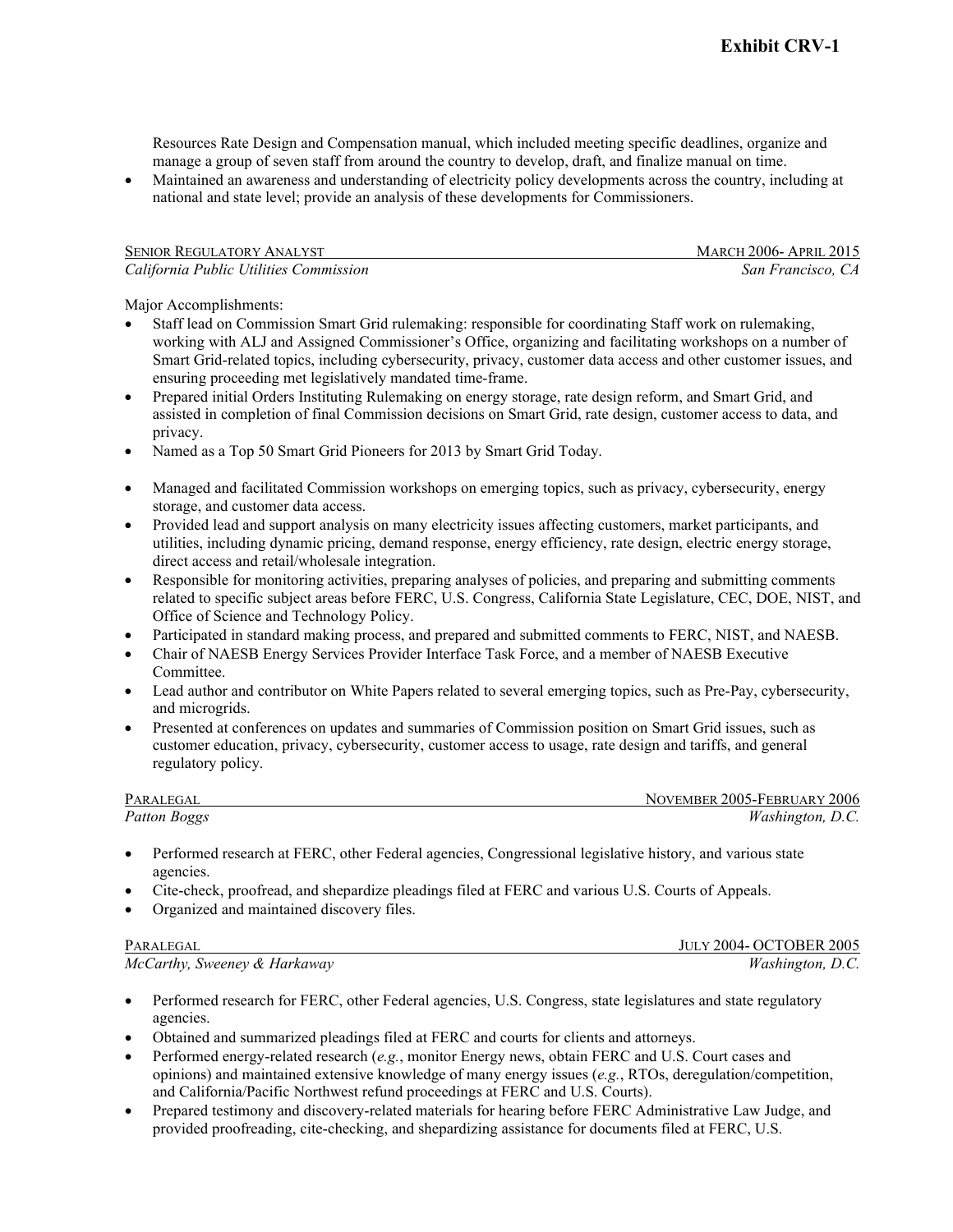Supreme Court, U.S. Court of Appeals and U.S. District Courts.

- Prepared briefs and appendices, and maintained and organized case files for proceedings before FERC and U.S. Court of Appeals.
- Monitored energy-related legislation and hearings before U.S. Congress and state legislatures, as well as energy-related activities at state PUC levels (*e.g.*, electric competition/deregulation activities).

| PARALEGAL         | <b>MARCH 2003- JUNE 2004</b> |
|-------------------|------------------------------|
| Duane Morris, LLP | Washington, D.C.             |

- Performed research at FERC and other Federal agencies. Monitored FERC meetings and prepared summaries of meeting for attorneys and clients.
- Obtained and summarized pleadings filed at FERC and courts for clients and attorneys.
- Performed energy-related research (*e.g.*, monitor Energy news, obtain FERC and U.S. Court cases and opinions) and maintained knowledge base on many energy issues (*e.g.*, RTOs, deregulation/competition, and California/Pacific Northwest refund proceedings at FERC and U.S. Courts).
- Prepared testimony and discovery-related materials for hearing before FERC Administrative Law Judge, and provided proofreading, cite-checking, and shepardizing assistance for documents filed at FERC, U.S. Supreme Court, U.S. Court of Appeals, and U.S. District Courts.
- Monitored energy-related legislation and hearings before U.S. Congress and state legislatures, as well as energy-related activities at state PUC levels (*e.g.*, electric competition/deregulation activities).

| <b>LEGAL ASSISTANT</b> | <b>APRIL 2001-MARCH 2003</b> |
|------------------------|------------------------------|
| McGuireWoods LLP       | <i>Washington, D.C.</i>      |

- Performed research at FERC and other Federal agencies. Monitored FERC meetings and prepared summaries of meeting for attorneys and clients.
- Performed energy-related research (*e.g.*, monitor energy news, obtain FERC and U.S. Court cases and opinions) and responsible for monitoring energy issues for attorneys (*e.g.*, RTOs, deregulation/competition, generation interconnection, and California/Pacific Northwest refund proceedings at FERC and U.S. Courts).
- Prepared testimony and discovery-related materials for hearing before FERC Administrative Law Judge, and provided proofreading, cite-checking, and shepardizing assistance for documents filed at FERC, U.S. Supreme Court, U.S. Court of Appeals for D.C. Circuit and 9<sup>th</sup> Circuit, and U.S. District Court for D.C.
- Monitored energy-related legislation and hearings before U.S. Congress and state legislatures, as well as energy-related activities at state PUC levels (*e.g.*, electric competition/deregulation activities).

| <b>ENERGY SPECIALIST</b>                      | <b>MARCH 1998- APRIL 2001</b> |
|-----------------------------------------------|-------------------------------|
| Verner, Liipfert, Bernhard, McPherson, & Hand | <i>Washington, D.C.</i>       |

- Performed research at FERC, SEC, Library of Congress, U.S. Congress, NRC, Department of Interior, National Archives, EPA, U.S. Supreme Court, U.S. Court of Appeals for D.C. Circuit, U.S. District Court for D.C., and other state agencies.
- Performed and monitored energy and environmental-related research.
- Made filings at FERC, U.S. Court of Appeals for D.C. Circuit, U.S. District Court for D.C., and SEC.
- Provided proofreading assistance, including cite-checking and shepardizing of documents.
- Attended U.S. Congress hearings on Energy issues and summarized for attorneys.
- Organized and maintained Energy Group library and trade press.
- Supervised Energy Group Summer intern.

EDUCATION

BACHELOR OF ARTS IN HISTORY 1993-1997 Baylor University Waco, Texas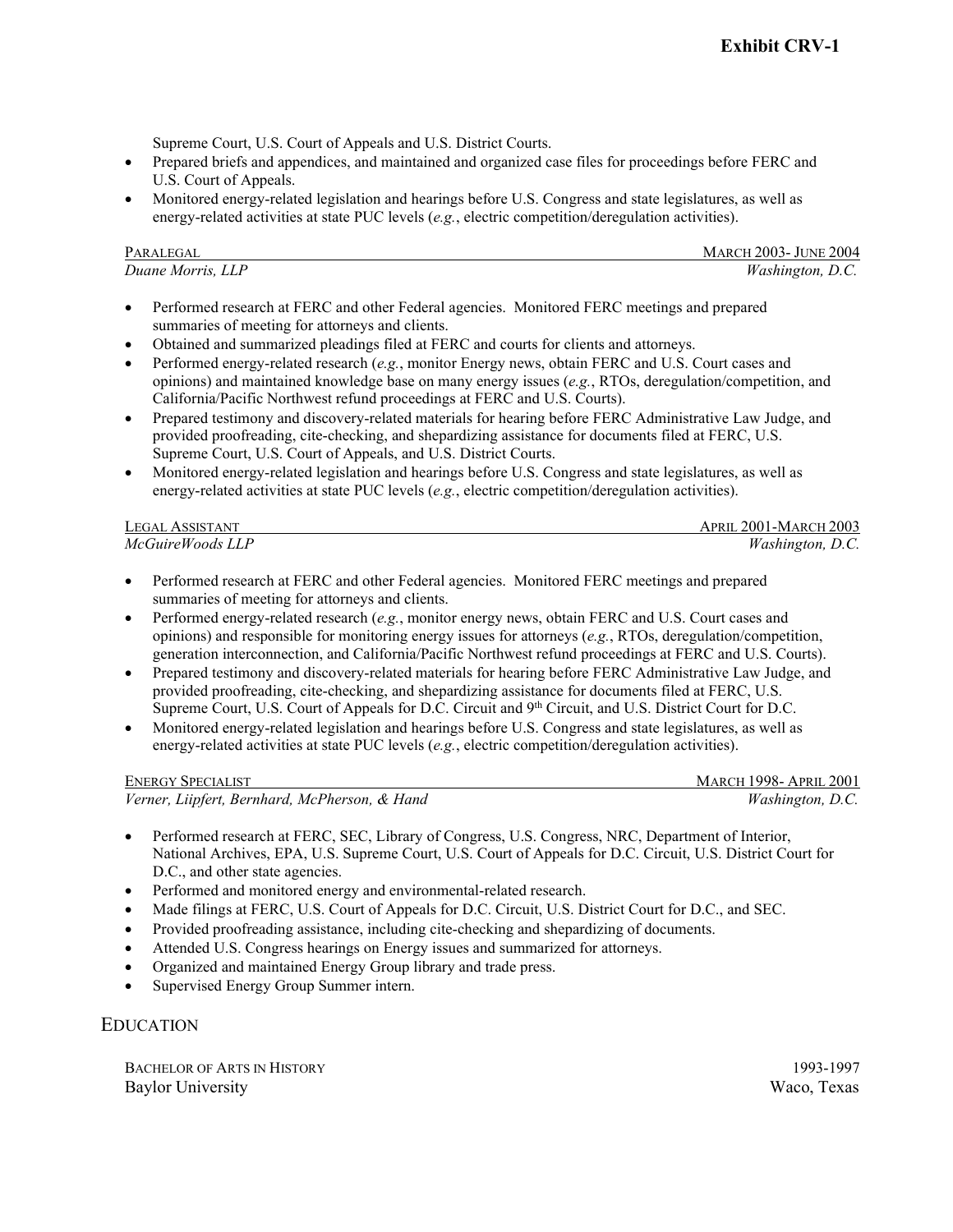### **ASSOCIATIONS**

- Board of Directors, Minnesota Conservative Energy Forum
- Board of Directors, Minnesota Solar Energy Industries Association
- Associate Member, GridWise Architecture Committee
- Planning Commission, City of Eden Prairie, MN (2017-2020)
- Board of Directors, Emeritus, North American Energy Standard Board
- Executive Committee, Emeritus, Retail Markets Quadrant, North American Energy Standards Board
- Board of Directors, Emeritus, Smart Grid Consumer Collaborative
- Chair, Staff Subcommittee on Rate Design, National Association of Regulatory Utility Commissioners (November 2015-April 2017)
- Co-Chair, Business and Policy Domain Expert Working Group, Smart Grid Interoperability Panel (2014-2016)

# **PUBLICATIONS**

- *Investigating Interoperability for Electric Vehicles: A Case Study from Connecticut*, National Association of Regulatory Utility Commissioners, on behalf of the Connecticut Public Utilities Regulatory Authority (October 2021) [http://www.dpuc.state.ct.us/2nddockcurr.nsf/4b3c728dd1c0d642852586db0069aa70/4bbe0455899](http://www.dpuc.state.ct.us/2nddockcurr.nsf/4b3c728dd1c0d642852586db0069aa70/4bbe04558990992285258764005afb5e/$FILE/NARUC%20CT%20Case%20Study%20on%20EV%20Interoperability-submission.pdf) [0992285258764005afb5e/\\$FILE/NARUC%20CT%20Case%20Study%20on%20EV%20Interoper](http://www.dpuc.state.ct.us/2nddockcurr.nsf/4b3c728dd1c0d642852586db0069aa70/4bbe04558990992285258764005afb5e/$FILE/NARUC%20CT%20Case%20Study%20on%20EV%20Interoperability-submission.pdf) [ability-submission.pdf](http://www.dpuc.state.ct.us/2nddockcurr.nsf/4b3c728dd1c0d642852586db0069aa70/4bbe04558990992285258764005afb5e/$FILE/NARUC%20CT%20Case%20Study%20on%20EV%20Interoperability-submission.pdf)
- *AMI in Review: A Lens into an Unfolding Future*, T&D World (March 5, 2021) [https://www.tdworld.com/smart-utility/metering/article/21157103/ami-in-review-a-lens-into-an](https://www.tdworld.com/smart-utility/metering/article/21157103/ami-in-review-a-lens-into-an-unfolding-future)[unfolding-future](https://www.tdworld.com/smart-utility/metering/article/21157103/ami-in-review-a-lens-into-an-unfolding-future)
- *Enabling and Benefiting from Distributed Energy Resources in Texas*, R Street Policy Study No. 211, R Street Institute (November 2020) <https://www.rstreet.org/wp-content/uploads/2020/11/Final-No-211-DERs.pdf>
- *Net Metering and Distributed Energy Resources Policy: R Street Shorts No.* 93, R Street Institute (August 2020) <https://www.rstreet.org/wp-content/uploads/2020/08/Short-No.-93-Net-Metering.pdf>
- *AMI in Review: Informing the Conversation*, U.S. Department of Energy, Advanced Grid Research (July 2020) [https://smartgrid.gov/files/documents/AMI\\_Report\\_7\\_8\\_20\\_final\\_compressed.pdf](https://smartgrid.gov/files/documents/AMI_Report_7_8_20_final_compressed.pdf)
- *Smart Grid Interoperability: Prompts for State Regulators to Engage Utilities*, National Association of Regulatory Utility Commissioners (April 2020). <https://pubs.naruc.org/pub/28950636-155D-0A36-313C-73CCEA2D32C1>
- *Framework and Roadmap for Smart Grid Interoperability Standards Regional Roundtables Summary Report*, NISTIR 8284, National Institute of Standards and Technology, *et al.* (February 2020). <https://doi.org/10.6028/NIST.IR.8284>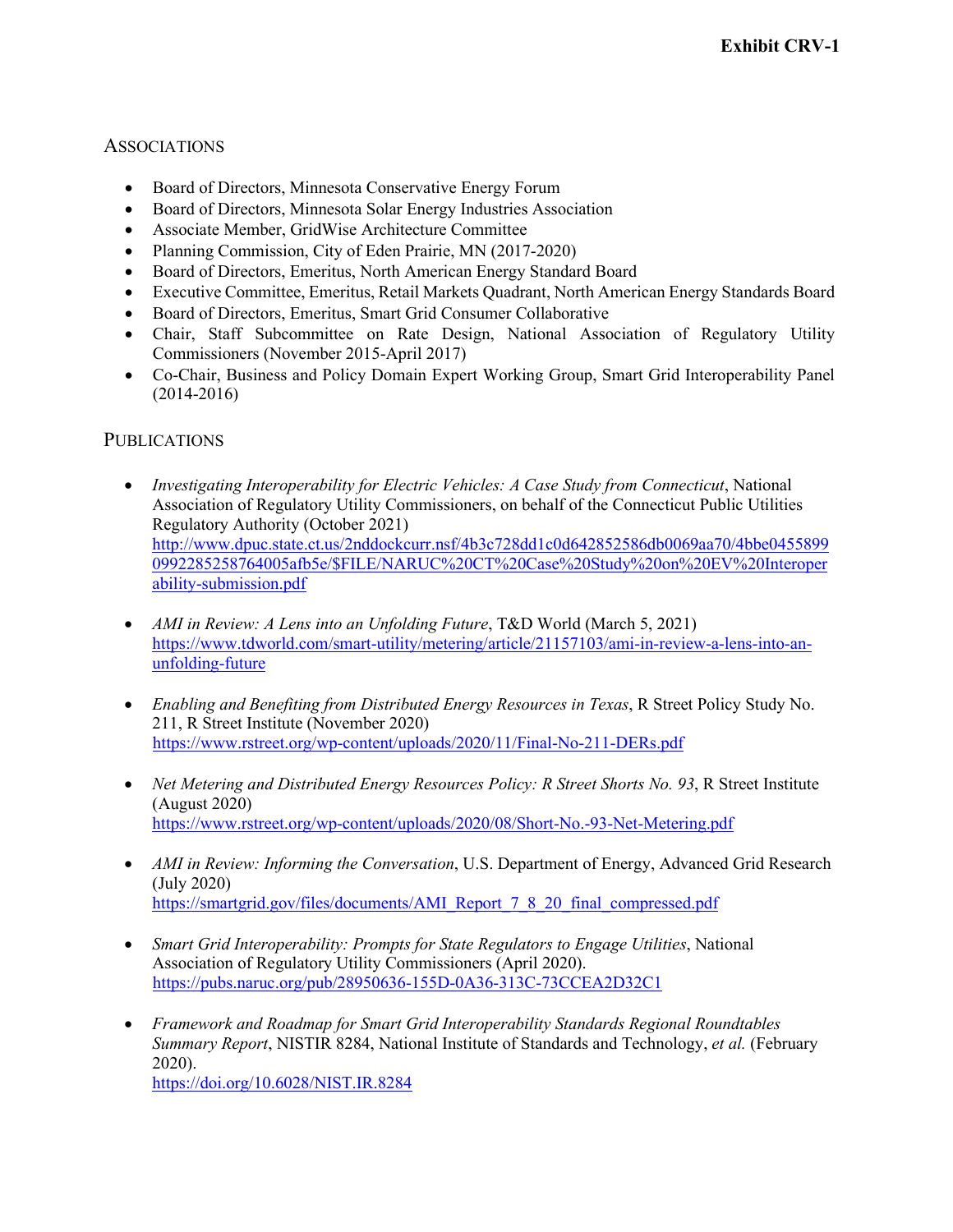- *Distributed Energy Resources Rate Design and Compensation Manual*, National Association of Regulatory Utility Commissioners, Staff Subcommittee on Rate Design (November 10, 2016). <http://pubs.naruc.org/pub/19FDF48B-AA57-5160-DBA1-BE2E9C2F7EA0>
- *Microgrids: A Regulatory Perspective*, California Public Utilities Commission, Policy and Planning Division (April 14, 2014). [http://www.cpuc.ca.gov/NR/rdonlyres/01ECA296-5E7F-4C23-8570-](http://www.cpuc.ca.gov/NR/rdonlyres/01ECA296-5E7F-4C23-8570-1EFF2DC0F278/0/PPDMicrogridPaper414.pdf) [1EFF2DC0F278/0/PPDMicrogridPaper414.pdf](http://www.cpuc.ca.gov/NR/rdonlyres/01ECA296-5E7F-4C23-8570-1EFF2DC0F278/0/PPDMicrogridPaper414.pdf)
- *Utility Investment Valuation Strategies: A Case for Adopting Real Options Valuation*, California Public Utilities Commission, Policy and Planning Division (October 3, 2013). [http://www.cpuc.ca.gov/NR/rdonlyres/D5C63A2B-40F2-468D-964A-](http://www.cpuc.ca.gov/NR/rdonlyres/D5C63A2B-40F2-468D-964A-F265B90346B1/0/Final2RRM.pdf)[F265B90346B1/0/Final2RRM.pdf](http://www.cpuc.ca.gov/NR/rdonlyres/D5C63A2B-40F2-468D-964A-F265B90346B1/0/Final2RRM.pdf)
- *Cybersecurity and the Evolving Role of State Regulation: How it Impacts the California Public Utilities Commission*, California Public Utilities Commission, Grid Planning and Reliability/Policy and Planning Division Policy Paper (September 19, 2012). [http://www.cpuc.ca.gov/NR/rdonlyres/D77BA276-E88A-4C82-AFD2-](http://www.cpuc.ca.gov/NR/rdonlyres/D77BA276-E88A-4C82-AFD2-FC3D3C76A9FC/0/TheEvolvingRoleofStateRegulationinCybersecurity9252012FINAL.pdf) [FC3D3C76A9FC/0/TheEvolvingRoleofStateRegulationinCybersecurity9252012FINAL.pdf](http://www.cpuc.ca.gov/NR/rdonlyres/D77BA276-E88A-4C82-AFD2-FC3D3C76A9FC/0/TheEvolvingRoleofStateRegulationinCybersecurity9252012FINAL.pdf)
- *A Review of Pre-Pay Programs for Electricity Service*, California Public Utilities Commission, Policy and Planning Division Policy Paper (July 26, 2012). [http://www.cpuc.ca.gov/NR/rdonlyres/152ED1D4-DD85-4D6F-984B-](http://www.cpuc.ca.gov/NR/rdonlyres/152ED1D4-DD85-4D6F-984B-B84847933A18/0/Prepaypolicypaper0712.pdf)[B84847933A18/0/Prepaypolicypaper0712.pdf](http://www.cpuc.ca.gov/NR/rdonlyres/152ED1D4-DD85-4D6F-984B-B84847933A18/0/Prepaypolicypaper0712.pdf)
- *Electric Energy Storage: An Assessment of Potential Barriers and Opportunities*, California Public Utilities Commission, Policy and Planning Division (July 9, 2010). [http://www.cpuc.ca.gov/NR/rdonlyres/71859AF5-2D26-4262-BF52-](http://www.cpuc.ca.gov/NR/rdonlyres/71859AF5-2D26-4262-BF52-62DE85C0E942/0/CPUCStorageWhitePaper7910.pdf) [62DE85C0E942/0/CPUCStorageWhitePaper7910.pdf](http://www.cpuc.ca.gov/NR/rdonlyres/71859AF5-2D26-4262-BF52-62DE85C0E942/0/CPUCStorageWhitePaper7910.pdf)

# **TESTIMONY**

- *In the matter of the application of Consumers Energy Company for authority to increase its rates for the generation and distribution*, Direct Testimony of Christopher Villarreal on Behalf of Michigan Environmental Council, Natural Resources Defense Council, and Sierra Club, before the Michigan Public Service Commission, Case No. U-20134 (September 10, 2018) <https://mi-psc.force.com/sfc/servlet.shepherd/version/download/068t0000002ftVkAAI>
- *In the matter of the application of DTE ELECTRIC COMPANY for authority to increase its rates, amend its rate schedules and rules governing the distribution and supply of electric energy, and for miscellaneous accounting authority*, Direct Testimony of Christopher Villarreal on Behalf of Michigan Environmental Council, Natural Resources Defense Council, and Sierra Club, before the Michigan Public Service Commission, Case No. U-20162 (November 7, 2018) <https://mi-psc.force.com/sfc/servlet.shepherd/version/download/068t000000329ckAAA>
- *Application of Duke Energy Carolinas, LLC for Adjustments in Electric Rate Schedules and Tariffs and Request for an Accounting Order*, Direct Testimony of Christopher Villarreal on Behalf of South Carolina Solar Business Alliance, before the Public Service Commission of South Carolina, Docket No. 2018-319-E (February 26, 2019) <https://dms.psc.sc.gov/Attachments/Matter/499c7e9c-65b6-4469-afbd-9d7614711b84>